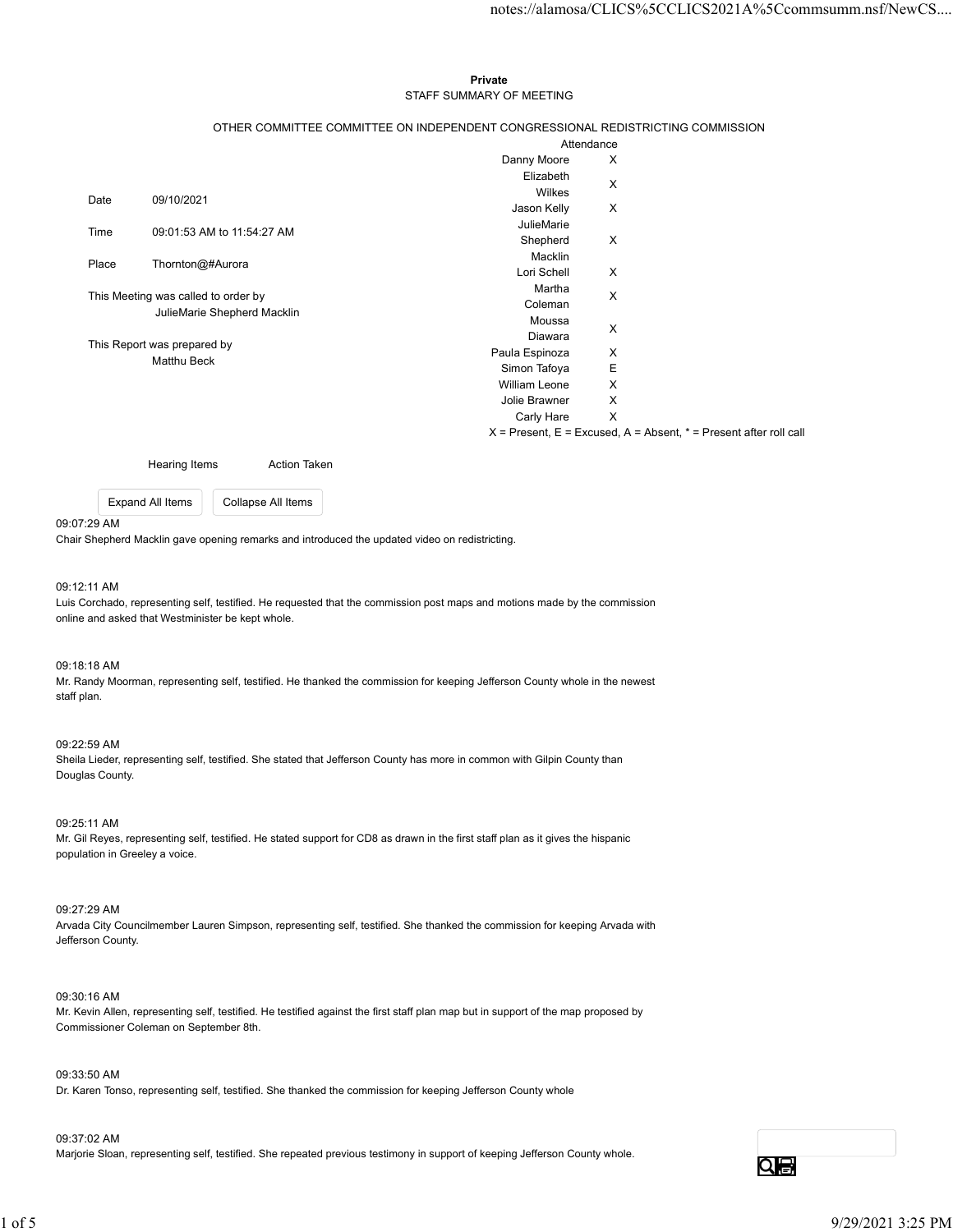# 09:37:54 AM

Mr. Neil Allaire, representing self, testified. He stated support for CD7 as drawn in the staff plan.

# 09:42:19 AM

Ms. Cassie Ratliff, representing self, testified. She urged the commission to keep Commerce City and its surrounding areas in one congressional district.

# 09:45:46 AM

Dr. Karen Harvey, representing self, testified. She stated concerns with the rural areas of the state not being heard as much as the northern urban areas.

09:49:03 AM

Mrs. Marie OConnell, representing self, testified. She testified in opposition to Fort Collins being grouped with rural areas.

09:52:20 AM Mrs. Joan Poston, representing self, testified. She testified in support of splitting Jefferson County if needed.

09:56:58 AM

Mr. Lindsay Wert, representing self, testified. He stated disappointment in the first staff plan for not separating the Front Range and the Western Slope.

# 09:57:42 AM

Mrs. Tamara Stucky, representing self, testified. She stated that rural Colorado and Front Range areas should not be represented by the same person.

10:01:41 AM

Mrs. Karen Tallentire, representing self, testified. She restated previous concern with rural and Front Range areas being grouped together.

10:03:42 AM

Mrs. Amber Madrid, representing self, testified. She stated concerns with rural Colorado losing their voice in the proposed staff plan.

10:05:42 AM

Mr. Mike OConnell, representing self, testified. He shared information on why Fort Collins should be kept with Larimer County.

10:07:13 AM Mr. Toby Damisch, representing self, testified. He stated that Douglas County doesn't need to be completely in one district like some other counties prefer. 10:07:13 AM<br>Mr. Toty Darmsch, representing self, testified. He stated that Douglas County doesn't need to be completely in one district like<br>some other countes prefer.<br>10:11:52 AM<br>Karen Artell, representing self, testified

10:11:52 AM Karen Artell, representing self, testified. She testified that Fort Collins should not be grouped with rural areas.

10:15:25 AM Mr. Mike Tabb, representing self, testified. He stated that the June preliminary map did a better job of preserving communities of interest.

10:17:19 AM Dana Villeneuve, representing self, testified. She repeated previous testimony that Fort Collins should be kept in CD2.

10:18:33 AM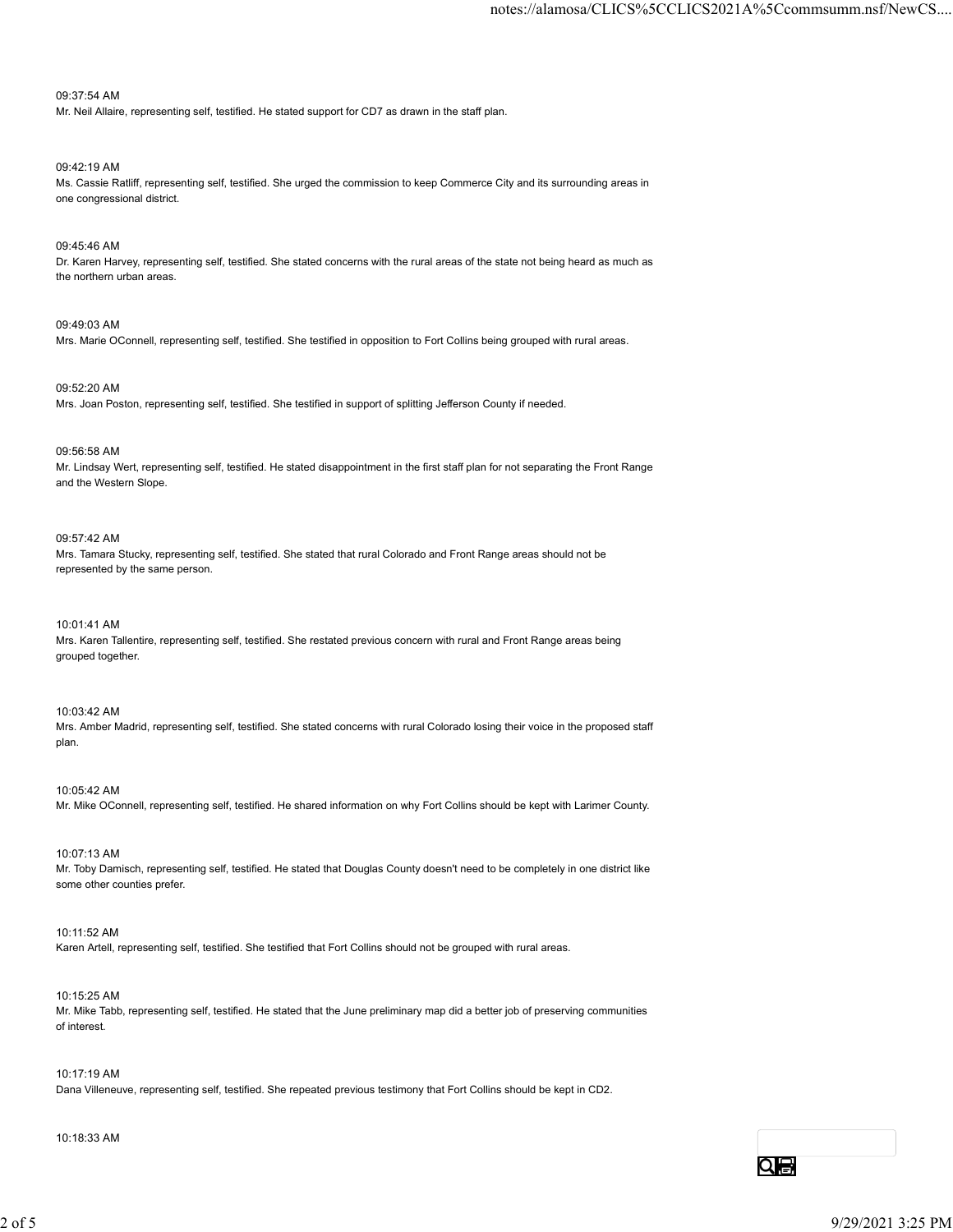Mrs. Ana Maymi, representing self, testified. She shared concerns that the Western Slope's needs weren't considered in the first staff plan.

## 10:22:54 AM

Ms. Kim Hoff, representing self, testified. She repeated previous testimony concerned with Boulder County being grouped with the northwest part of the state.

# 10:25:24 AM

Mrs. Rachael Jacobson, representing self, testified. She spoke about the unique interests of the tourist mountain communities and that splitting the Western Slope is wrong.

10:29:09 AM

Mr. Jason Dokken, representing self, testified. He repeated previous testimony that Boulder County should not be grouped with rural areas.

### 10:31:22 AM

Mrs. Teri Ellis, representing self, testified. She stated that she believes the commission is viewing agriculture more as an industry than a community of interest.

## 10:35:26 AM

Jim Bullock, representing self, testified. He testified that the southeast corner of the state will be isolated and have no real representation in the First Staff Plan.

10:36:48 AM

Mr Steve Young, representing self, testified. He reiterated previous testimony that Douglas County could be split by type of community.

10:39:58 AM Kelly Michael, representing self, testified. He stated that the proposed map is bad for the Western Slope.

10:42:56 AM

Mr. Mark Hillman, representing self, testified. He repeated previous testimony for CD7 and CD2 in regards to urban and rural divides.

10:46:28 AM Mrs. Diane Homm, representing self, testified. She stated preference for the preliminary map.

10:47:35 AM Mr. Joseph Kibler, representing self, testified. He repeated previous testimony to be mindful of grouping urban and rural communities with different views. 10.47:35 AM<br>M. Joseph Kibier, representing self, testified. He repeated previous testimony to be mindful of grouping urban and rural<br>communities with different views.<br>10.51054 AM<br>Hubert Farbes, representing Adams County, t

10:51:01 AM

Hubert Farbes, representing Adams County, testified. He voiced support for the first staff plan splitting Adams County into three as CD8 does a good job of offering Hispanic and minority voters a voice.

10:53:04 AM

Ms. Ruth Long, representing self, testified. She stated that Fort Collins does not have much in common with the Eastern Plains.

10:56:25 AM

Renee Anderson, representing self, testified. She shared her thoughts on how to make CD7 and CD8 more competitive.

11:01:01 AM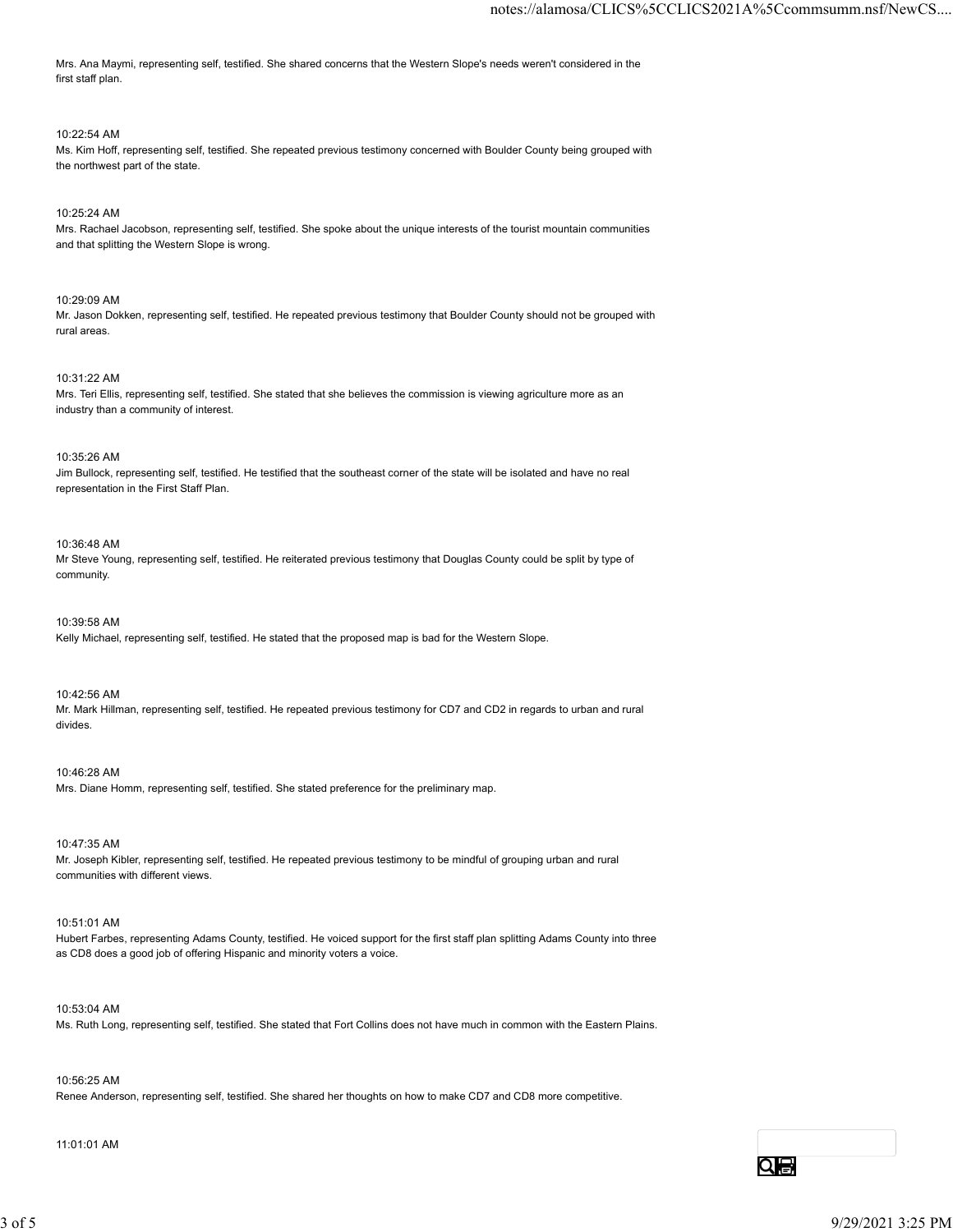Cassandra Kimbrell, representing self, testified. She reiterated previous concern with Douglas County urban areas being grouped with the Western Slope rural areas.

## 11:03:20 AM

William Kennedy, representing self, testified. He asked the commission to consider the long term consequences of their decisions.

## 11:06:42 AM

Mrs Christy Fidura, representing self, testified. She thanked the commission for keeping Pueblo whole but expressed concern with rural and urban counties being grouped.

## 11:07:48 AM

Ms. Annette Rowland, representing self, testified. She asked the commission to make sure to consider communities of interest and competitiveness.

### 11:12:21 AM

Colorado Springs Councilmember Wayne Williams, representing Colorado Springs, testified. He expressed appreciation for keeping Colorado Springs whole.

### 11:14:32 AM

Mr. Doug Henderson, representing self, testified. He asked that Fort Collins be kept with the rest of Larimer County.

#### 11:18:27 AM

Mr. James Pauls, representing self, testified. He stated concerns with rural voices being diluted by urban areas being included in districts.

## 11:21:55 AM

Salvador Hernandez, representing Mi Familia Vota, testified. He testified in support of CD8 in the first staff plan and opposition to the map requested by Commissioner Coleman.

#### 11:23:34 AM

Anya Kaplan-Hartnett, representing Associated Students of Colorado State University, testified. She testified in opposition to Fort Collins being in CD4.

#### 11:27:50 AM

Ms. Judith Powers, representing self, testified. She repeated testimony in opposition to separating Fort Collins from Larimer County.

#### 11:30:50 AM

Mr. Carl Andersen , representing self, testified. He reiterated previous testimony asking that rural voices not be ignored.

#### 11:32:46 AM

Mr. Dan Huntington, representing self, testified. He restated previous testimony that the Western Slope should have its own district without major cities. 11:30:50 AM<br>
Mr. Carl Andersen , representing self, testified. He reistated previous testimony asking that rural voices not be ignored.<br>
11:32:46 AM<br>
Mr. Dain Huntington, representing self, testified. He restated previous

## 11:35:48 AM

Mr. Keanan Garnes, representing self, testified. He stated that the Western Slope should not be grouped with major cities to the east.

#### 11:36:21 AM

Mr. Jonathan Singer, representing LOGIC (League of Oil and Gas Impacted Coloradans), testified. He spoke about communities of interest in the state based on gas and energy.